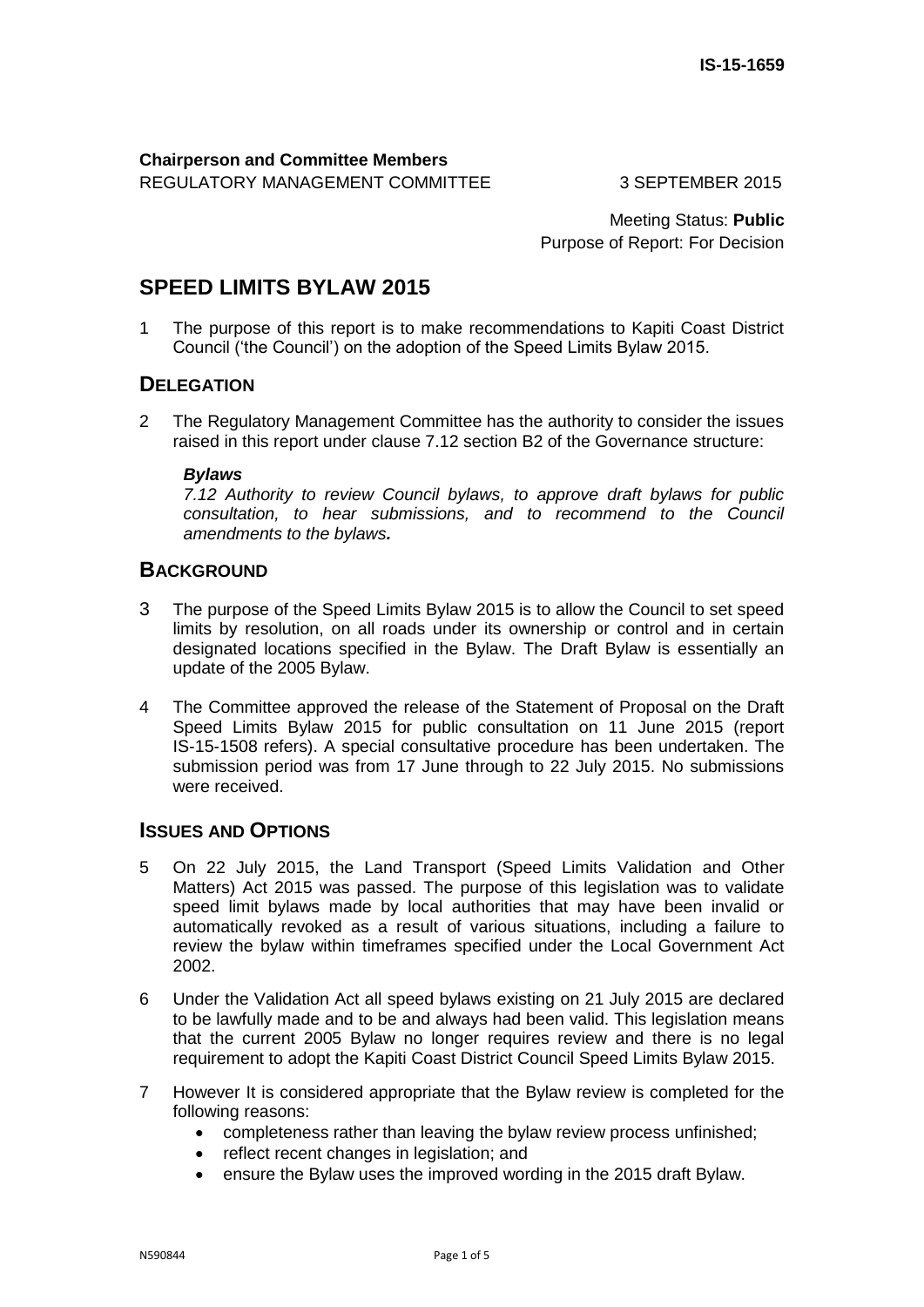8 Therefore in order to complete the bylaw review process, the Regulatory Management Committee needs to make a recommendation to Council to revoke the Kapiti Coast District Council Speed Limits Bylaw 2005 and approve the adoption of the Kapiti Coast District Council Speed Limits Bylaw 2015.

### **CONSIDERATIONS**

### Policy considerations

9 There are no policy considerations associated with this report.

### Legal considerations

10 The Kapiti Coast District Council Speed Limits Bylaw 2015 is made under section 22AB of the Land Transport Act 1998. This is in accordance with the Land Transport (Speed Limits Validation and Other Matters) Act 2015.

### Financial considerations

11 There are no financial considerations associated with this report.

### Tāngata whenua considerations

12 There are no specific tāngata whenua considerations at this time.

### **SIGNIFICANCE AND ENGAGEMENT**

### Degree of significance

13 This matter has a low level of significance under Council policy.

### Consultation already undertaken

14 The review of the draft 2015 Bylaw has followed the special consultative procedure as prescribed in sections 83 and 86 of the Local Government Act 2002.

### Engagement planning

- 15 An engagement plan is not needed to implement this decision.
- 16 However, under section 22AE of the Land Transport Act 1998, once a bylaw has been adopted, Council is required, by public notice, to advise that the bylaw has been adopted and when the bylaw will take effect from. The bylaw must also be made available for inspection at Council offices.

## **RECOMMENDATIONS**

17 That the Committee recommends to the Council that it revokes the Kapiti Coast District Council Speed Limits Bylaw 2005 and approves the adoption of the Kapiti Coast District Council Speed Limits Bylaw 2015 as attached in Appendix 1 of report IS-15-1659, subject to any amendments made by the Committee.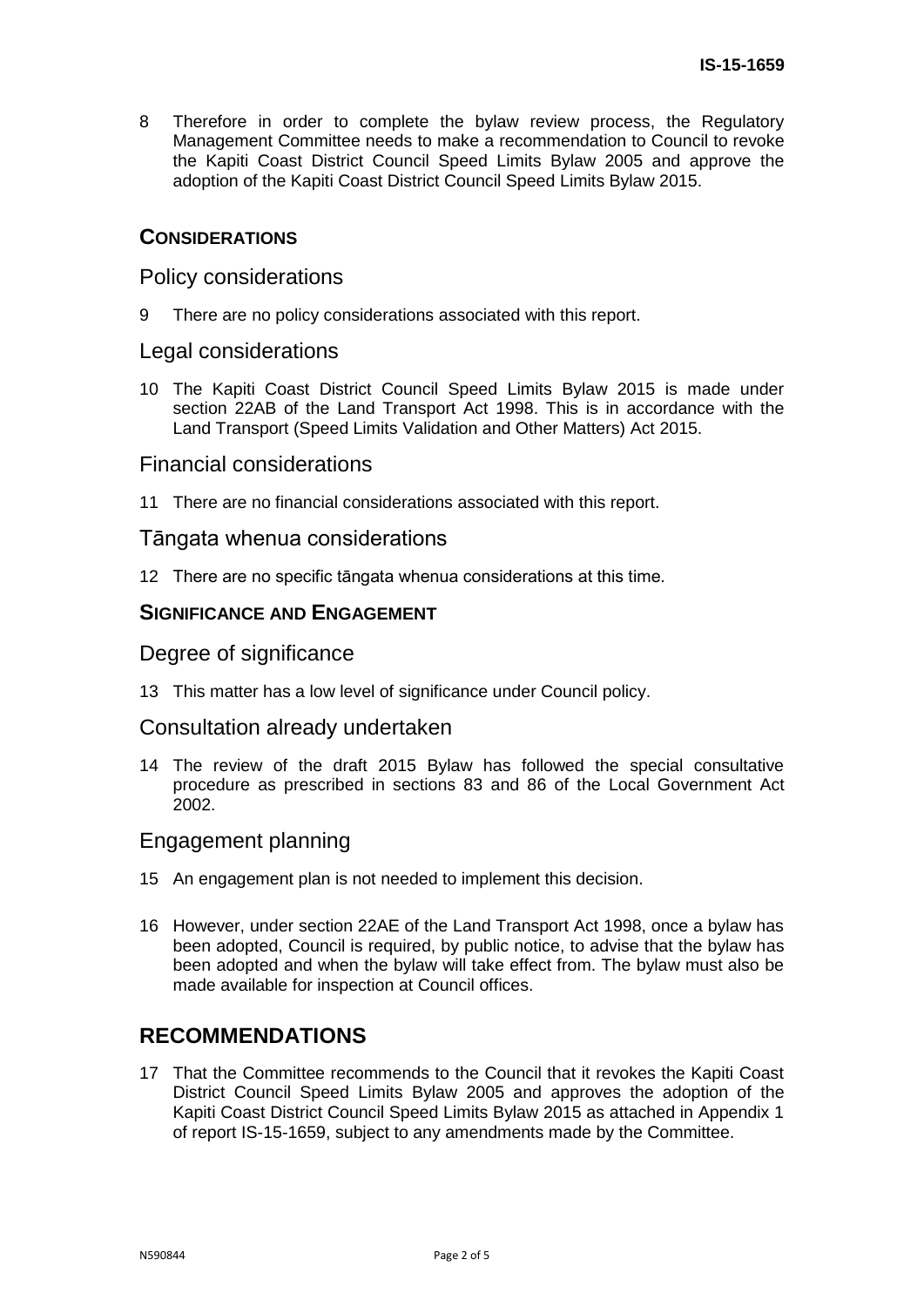Report prepared by **Approved for** 

submission

Approved for submission

Sean Mallon **Group Manager**

**INFRASTRUCTURE SERVICES**

**COMMUNITY SERVICES**

Sharon Foss

**Acting Group Manager Group Manager** Stephen McArthur **STRATEGY & PLANNING**

### **ATTACHMENTS**

Appendix 1: Speed Limits Bylaw 2015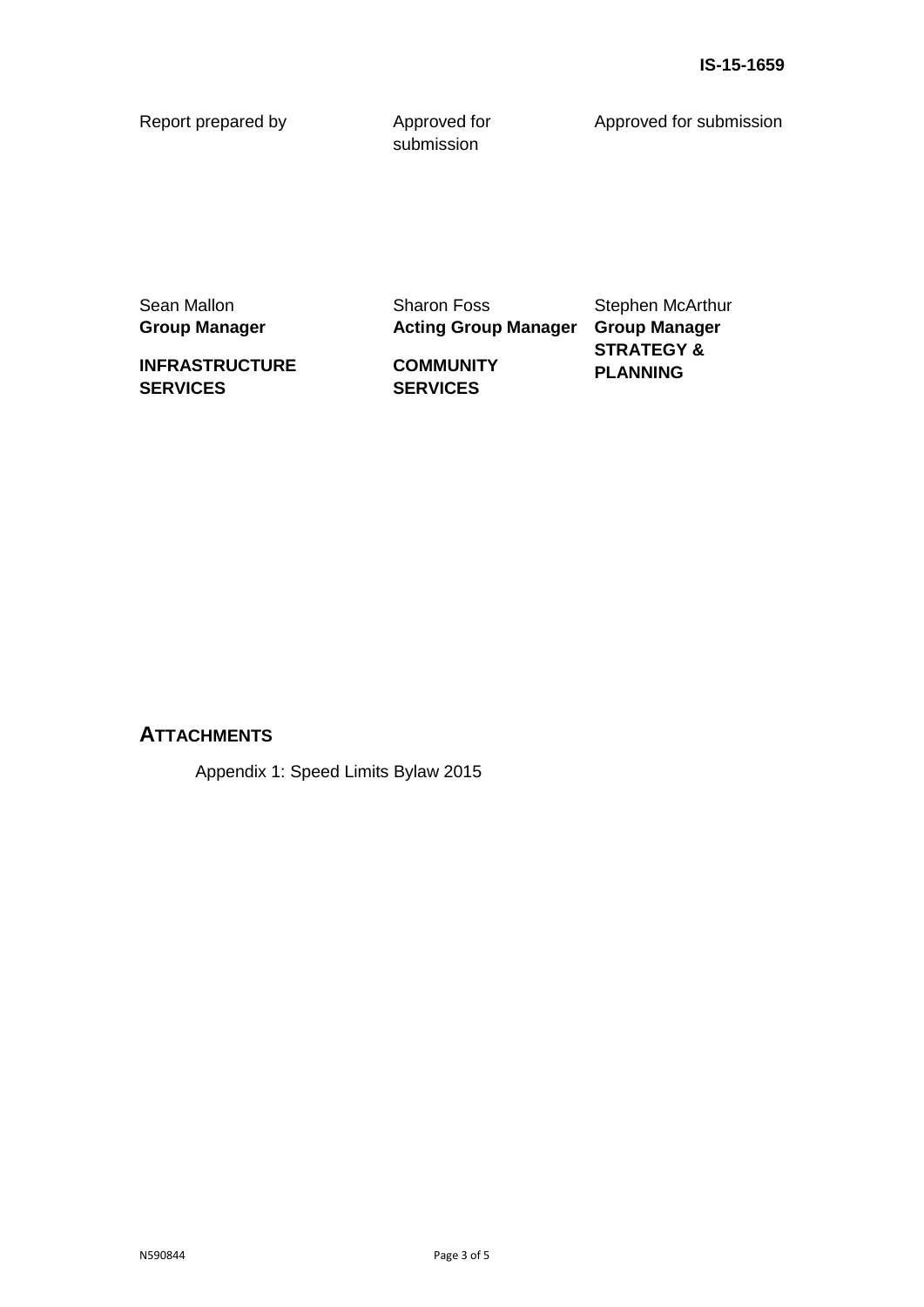### **PART 14 OF THE KAPITI COAST DISTRICT COUNCIL CONSOLIDATED BYLAWS**

### **SPEED LIMITS BYLAW 2015**

#### **1. SCOPE**

*This Bylaw, known as the Speed Limits Bylaw 2015, allows the Council to set speed limits, by resolution, for all roads under its ownership, control, or management.* 

*The Bylaw is made pursuant to section 22AB of the Land Transport Act 1998.* 

*This bylaw replaces the 2005 Speed Limits Bylaw.* 

#### **2. COMMENCEMENT**

2.1 This Bylaw came into force on [date].

### **3. BYLAW VALIDATION**

3.1 This Bylaw was approved at a meeting of the Kapiti Coast District Council held on [date] after completion of the special consultative procedure.

The Common Seal of the Kapiti Coast District Council was affixed pursuant to the resolution of Council on [date] in the presence of:

Ross Church **Mayor**

Pat Dougherty **Chief Executive**

Cr [insert name] **Councillor**